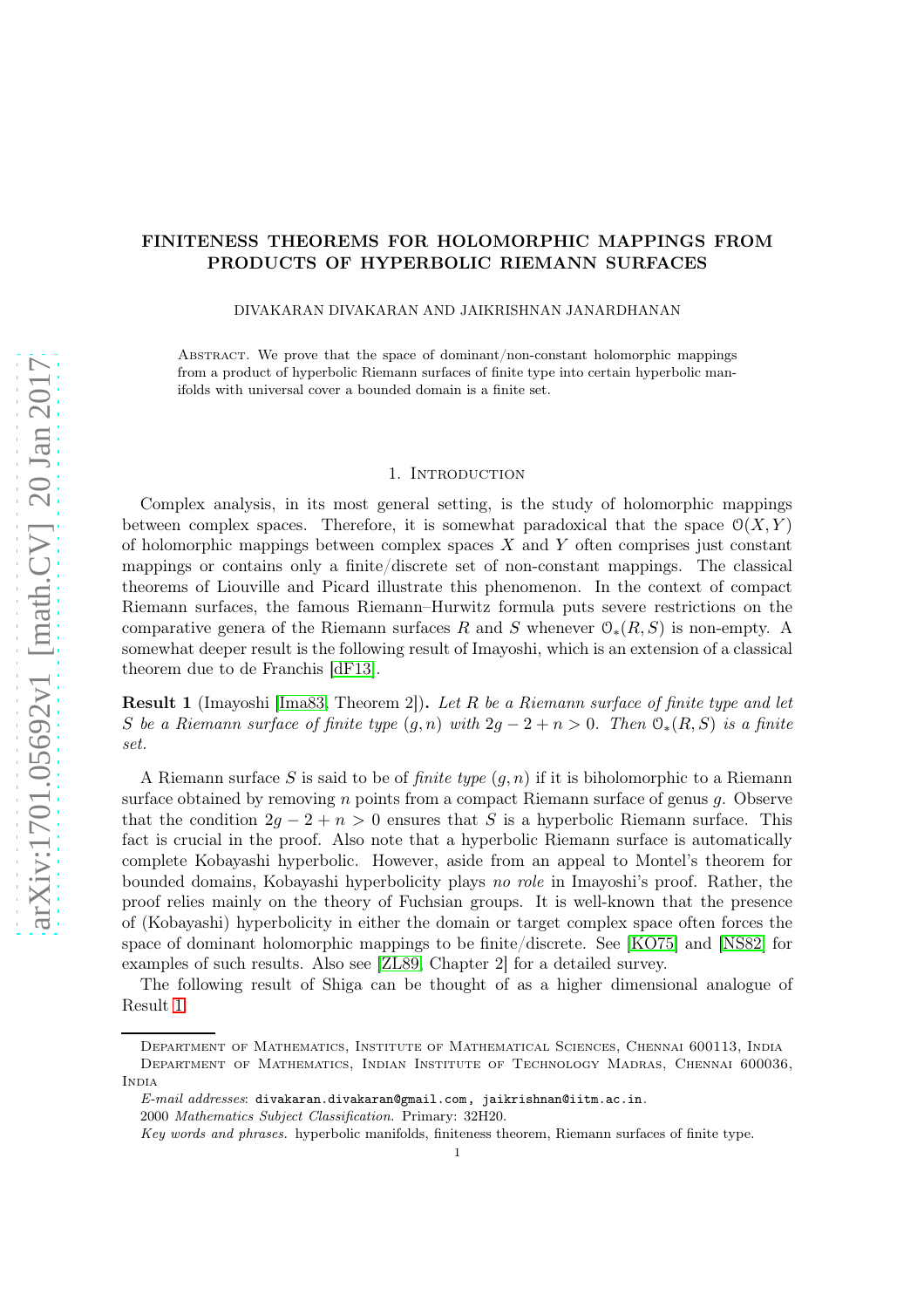<span id="page-1-0"></span>**Result 2** (Shiga [\[Shi04,](#page-8-2) Theorem 1.3]). Let  $X = \mathbb{B}^n/G$  be a complex hyperbolic manifold of divergence type and let  $Y = \Omega/\Gamma$  be a geometrically finite n-dimensional complex manifold where  $\Omega \subset \mathbb{C}^m$  is a bounded domain and  $\Gamma$  is fixed-point-free discrete subgroup of  $Aut(\Omega)$ . Suppose G is finitely generated and that  $\Omega$  is complete with respect to the Kobayashi distance. Then  $\mathfrak{O}_{\text{dom}}(X, Y)$  is a finite set. Furthermore, if the essential boundary dimension of  $\Omega$  is zero, then  $\mathcal{O}_*(X, Y)$  is a finite set.

Remark 3. The proof of the above result uses methods inspired by the ones used by Imayoshi. However, as is evident from the hypotheses, Kobayashi hyperbolicity plays a prominent role in the proof.

The purpose of this work is to both extend Result [1](#page-0-0) and also to clarify the role played by Kobayashi hyperbolicity. The central result of this paper is:

<span id="page-1-2"></span>**Theorem 4.** Let  $X := X_1 \times \cdots \times X_n$  be a product of hyperbolic Riemann surfaces of finite type and let  $Y = \Omega/\Gamma$  be an m-dimensional complex manifold where  $\Omega \subset \mathbb{C}^m$  is a bounded domain and  $\Gamma$  is fixed-point-free discrete subgroup of  $Aut(\Omega)$ .

- (1) If N is a tautly embedded complex submanifold of Y then  $\mathcal{O}_{\text{dom}}(X, N)$  is a finite set.
- (2) If Y is geometrically finite and  $\Omega$  is complete hyperbolic then  $\mathcal{O}_{\text{dom}}(X, Y)$  is a finite set.
- (3) If in addition to the conditions in (2), the essential boundary dimension of  $\Omega$  is zero, then  $\mathcal{O}_*(X, Y)$  is a finite set.

Remark 5. This theorem subsumes Result [1](#page-0-0) (by Remark [16](#page-3-0) and (2) above) and can be viewed as an analogue of Result [2](#page-1-0) with  $\mathbb{B}^n$  replaced by  $\mathbb{D}^n$ . Our proof uses a combination of techniques used in the proofs of Result [1](#page-0-0) and [2.](#page-1-0) However, a key point of departure is our use of a normal families argument (see Lemma [24\)](#page-5-0) which simplifies our proof. Our proof is also intentionally written in such a way that we get new simplified proofs of Result [1](#page-0-0) and Result [2](#page-1-0) mutatis mutandis.

Notation: We shall denote the space of holomorphic mappings between two complex spaces X and Y by  $\mathcal{O}(X, Y)$ . The space of non-constant holomorphic mappings will be denoted by  $\mathfrak{O}_{*}(X, Y)$  and dominant holomorphic mappings by  $\mathfrak{O}_{\text{dom}}(X, Y)$ . D shall denote the open unit disk in the complex plane.

Organization: In Section [2,](#page-1-1) we summarize (with references) the results and tools needed in the proof of Theorem [4.](#page-1-2) The proof of Theorem [4](#page-1-2) forms the content of Section [3.](#page-4-0) Finally we present a few applications of our results in Section [4.](#page-6-0)

## 2. Summary of results and tools needed

<span id="page-1-1"></span>2.1. Kobayashi hyperbolicity. On each complex manifold  $M$ , one can define a pseudodistance  $K_M$ , called the Kobayashi pseudodistance, that is distance decreasing under holomorphic mappings, i.e., if  $f : M \to N$  is a holomorphic mapping between complex manifolds, then  $K_M(x, y) \geq K_N(f(x), f(y))$   $\forall x, y \in M$ . By definition, the Kobayashi pseudodistance on D is nothing but the distance obtained by integrating the Poincaré metric. See [\[Kob67\]](#page-7-3) for basic facts about the Kobayashi pseudodistance and [\[Kob98,](#page-8-3) [Kob05\]](#page-8-4) for a detailed exposition.

We say that a complex manifold M is hyperbolic if  $K_M$  is a distance. If in addition  $(M, K_M)$  is a complete metric space, we say that M is *complete Kobayashi hyperbolic*. These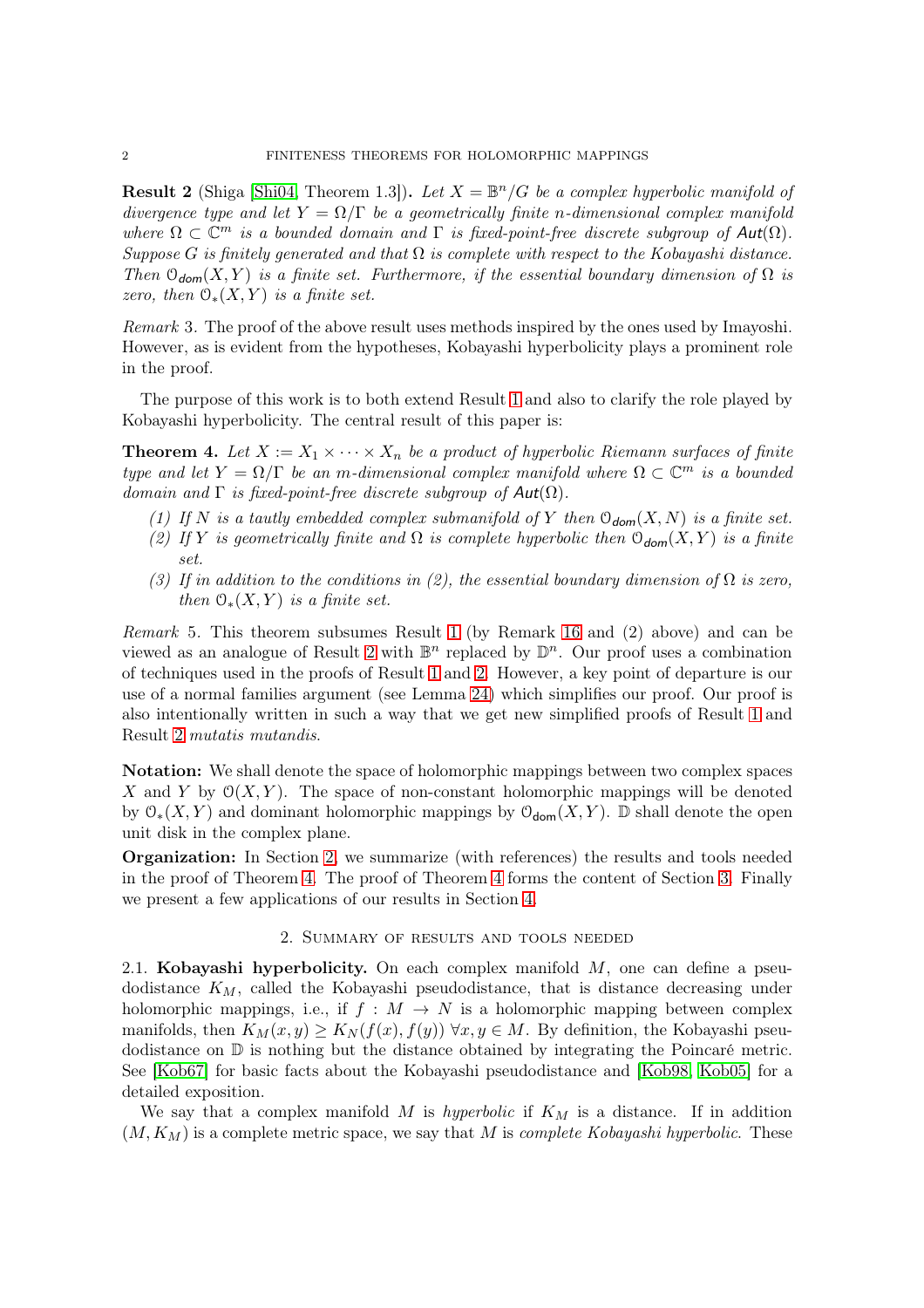notions have been extensively studied in the literature and are indispensable in the study of holomorphic mapping.

The following result is often used to determine if a given complex manifold is (complete) hyperbolic.

<span id="page-2-0"></span>**Result 6.** Let M and N be complex manifolds and  $F : M \to N$  a covering map. Then M is (complete) hyperbolic iff N is.

If M and N are hyperbolic complex manifolds then  $O(M, N)$  is obviously an equicontinuous family under the Kobayashi distance. It is a natural question whether  $\mathcal{O}(M, N)$  is relatively compact as a subspace of  $\mathcal{C}(M, N)$  in the compact-open topology. As the compactopen topology coincides with topology of uniform convergence on compacts, the following definition is natural.

**Definition 7.** Let M and N be complex manifolds. A subset  $\mathcal{F} \subset \mathcal{C}(M, N)$  is said to be a normal family if every sequence  $\{f_n\} \subset \mathcal{F}$  has either a subsequence that converges uniformly on compacts to a function in  $\mathcal{C}(M, N)$  or has a compactly divergent subsequence.

A complex manifold N is said to be taut if for every complex manifold M the set  $\mathcal{O}(M, N)$ is a normal family.

The following result relates the notion of hyperbolicity and tautness.

<span id="page-2-2"></span>Result 8 (Kiernan [\[Kie70,](#page-7-4) Proposition 3]). Complete hyperbolic complex manifolds are taut.

2.2. Groups of divergence type. The classical uniformization theorem states that the universal cover of a Riemann surface is either  $\mathbb{C}, \widehat{\mathbb{C}}$  or  $\mathbb{D}$ . We say that a Riemann surface is *hyperbolic* if its universal cover is  $\mathbb{D}$ . By Result [6](#page-2-0) a hyperbolic Riemann surface is automatically complete Kobayashi hyperbolic.

If R is a hyperbolic Riemann surface, we may write R as  $\mathbb{D}/G$ , where G is a fixed-point free discrete subgroup of  $Aut(\mathbb{D})$ . Such a group G is knows as a Fuchsian group and the representation of R as  $D/G$  is known as the *Fuchisan group representation* of R. From the theory of covering spaces, it also follows that  $G \simeq \pi_1(R)$ . If R is a hyperbolic Riemann surface of finite type, we can get considerable information on the action of  $G$  on  $\mathbb{D}$ . We first need a definition.

**Definition 9.** A Fuchsian group  $G$  is said to be of *divergence type* if

$$
\sum_{g \in G} (1 - |g(z)|) = +\infty \ \forall z \in \mathbb{D}.
$$

<span id="page-2-1"></span>**Result 10.** Let  $R := D/G$  be a hyperbolic Riemann surface. Then the following are equivalent

- (1) G is a Fuchsian group of divergence type.
- (2) R admits no Green's function.
- (3) For almost every  $\xi \in \partial \mathbb{D}$ , we can find a sequence  $g_{\nu} \in G$  such that  $g_{\nu} \to \xi \ \forall z \in \mathbb{D}$ uniformly and non-tangentially on compacts.

Remark 11. It follows from the above result that hyperbolic Riemann surfaces of finite type can be represented as  $D/G$  where G is a Fuchsuan group of divergence type. See [\[Tsu75\]](#page-8-5) for a proof of the above result and related results.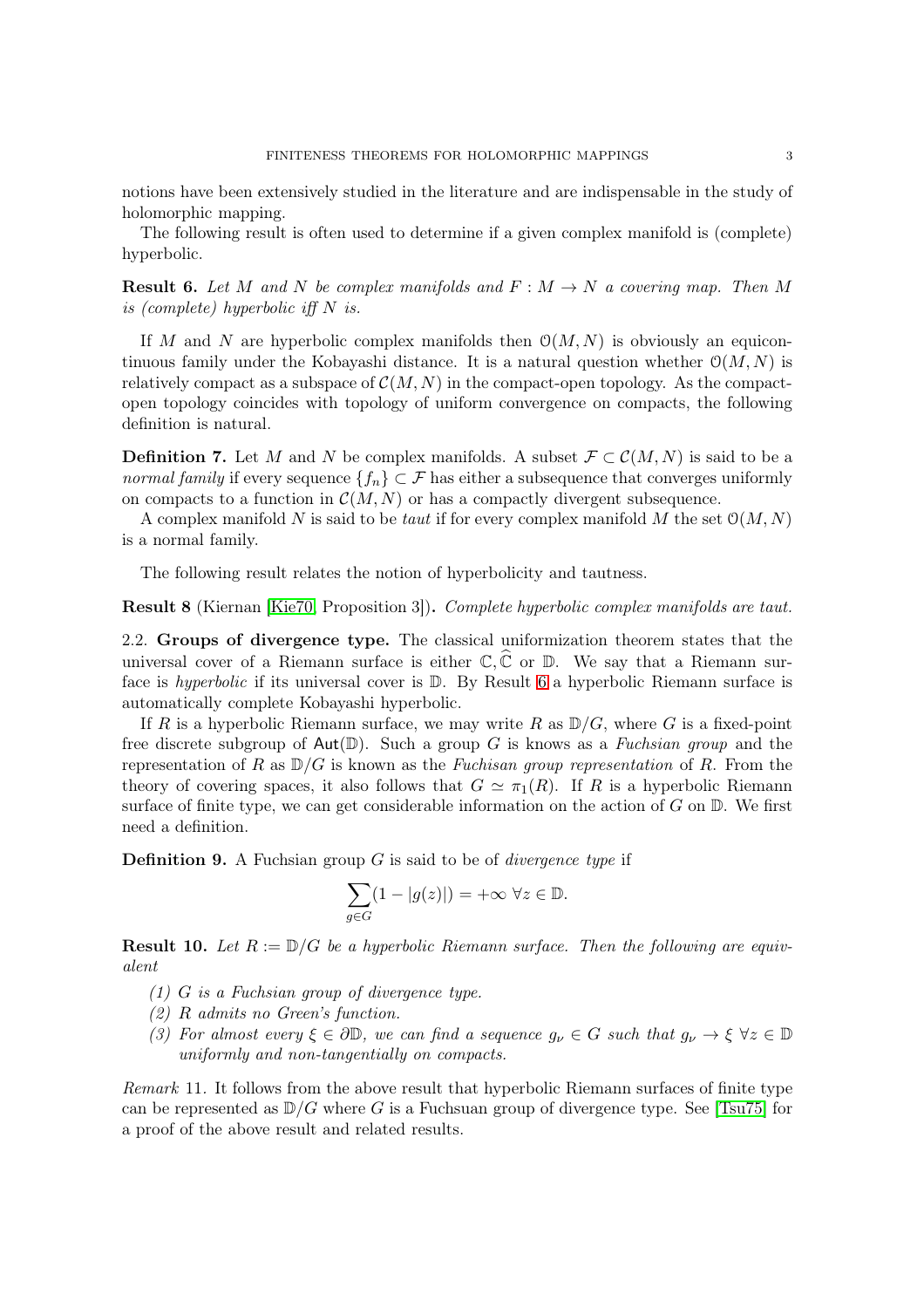### 2.3. The notion of ends and essential boundary dimension.

**Definition 12.** Let X be a topological manifold. An end of X is a decreasing sequence of connected open sets

$$
U_1 \supset U_2 \supset \ldots,
$$

with the property that given any compact set  $K \subset X$ , there is an  $N_0 \in \mathbb{Z}_+$  such that  $K \cap U_{N_0} = \emptyset$ . Two ends  $U_1 \subset U_2 \subset \ldots$  and  $U'_1 \subset U'_2 \subset \ldots$  are considered equivalent if for each  $n \in \mathbb{Z}_+$ , we can find  $N \in \mathbb{Z}_+$  such that  $U_n \subset U_N^{\gamma}$ , and vice-versa.

Remark 13. The notion of ends can be used to construct a nice compactification of X. The space of ends also allows one to classify non-compact surfaces. See [\[Ric63\]](#page-8-6).

In this work, we are mainly interested in complex manifolds with finitely many ends of a certain kind known as parabolic ends. We first define the notion of a pluripolar set.

**Definition 14.** A set  $E \subset \mathbb{C}^n$  is said to be a *complete pluripolar set* if for some plurisubharmonic function  $u : \mathbb{C}^n \to [-\infty, \infty), E = u^{-1}\{-\infty\}.$ 

We now define what it means for a manifold  $Y := \Omega/\Gamma$  to be geometrically finite.

**Definition 15.** Let  $Y := \Omega/\Gamma$  be a complex manifold, where  $\Omega \subset \mathbb{C}^n$  is a bounded domain and  $\Gamma$  is a discrete and fixed-point free subgroup of  $Aut(\Omega)$ . Denote the covering map by  $\pi : \Omega \to X$ . We say that the end

$$
U_1 \supset U_2 \ldots,
$$

is a parabolic end if for some  $N_0$ , we can find a connected component of  $\pi^{-1}(U_0)$ , say  $\widetilde{U}_{N_0}$ , such that  $\overline{\widetilde{U}}_{N_0} \cap \partial \Omega \subset \bigcup_{j=1}^{\infty} R_j$  where each  $R_j$  is a complete pluripolar set in  $\mathbb{C}^n \setminus \Omega$ .

We say that X is *geometrically finite* if X has only finitely many ends and each end is a parabolic end.

<span id="page-3-0"></span>Remark 16. Any hyperbolic Riemann surface of finite type is automatically geometrically finite.

Remark 17. If a manifold  $X$  has only finitely many inequivalent ends then we may, and shall do so tacitly, represent each of these finitely many ends by finitely many pairwise disjoint connected open sets.

2.4. Fatou–Riesz theorems on the polydisk. We will need the following version of the Fatou–Riesz theorem for the polydisk.

<span id="page-3-1"></span>**Result 18** (Tsuji [\[Tsu45\]](#page-8-7)). Let f be a bounded holomorphic function on  $\mathbb{D}^n$ . Then for almost every point  $\xi$  on the distinguished boundary (the torus  $\mathbb{T}^n$ )

$$
\lim_{z \to \xi} f(z),
$$

exists whenever  $z \to \xi$  non-tangentially. We denote this limit by  $f^*(\xi)$ . Furthermore, if g is another bounded holomorphic function on  $\mathbb{D}^n$  and  $f^*(\xi) = g^*(\xi)$  on a set of positive measure on  $\mathbb{T}^n$ , then  $f \equiv g$ .

The following lemma has been proven for an arbitrary bounded  $\mathcal{C}^2$ -smooth domains by Shiga (see [\[Shi04,](#page-8-2) Theorem 3.1]). We can view it as a generalization of the last part of the previous theorem. As the proof given by Shiga relies only on the existence of a Poisson kernel, his proof works for the polydisk also.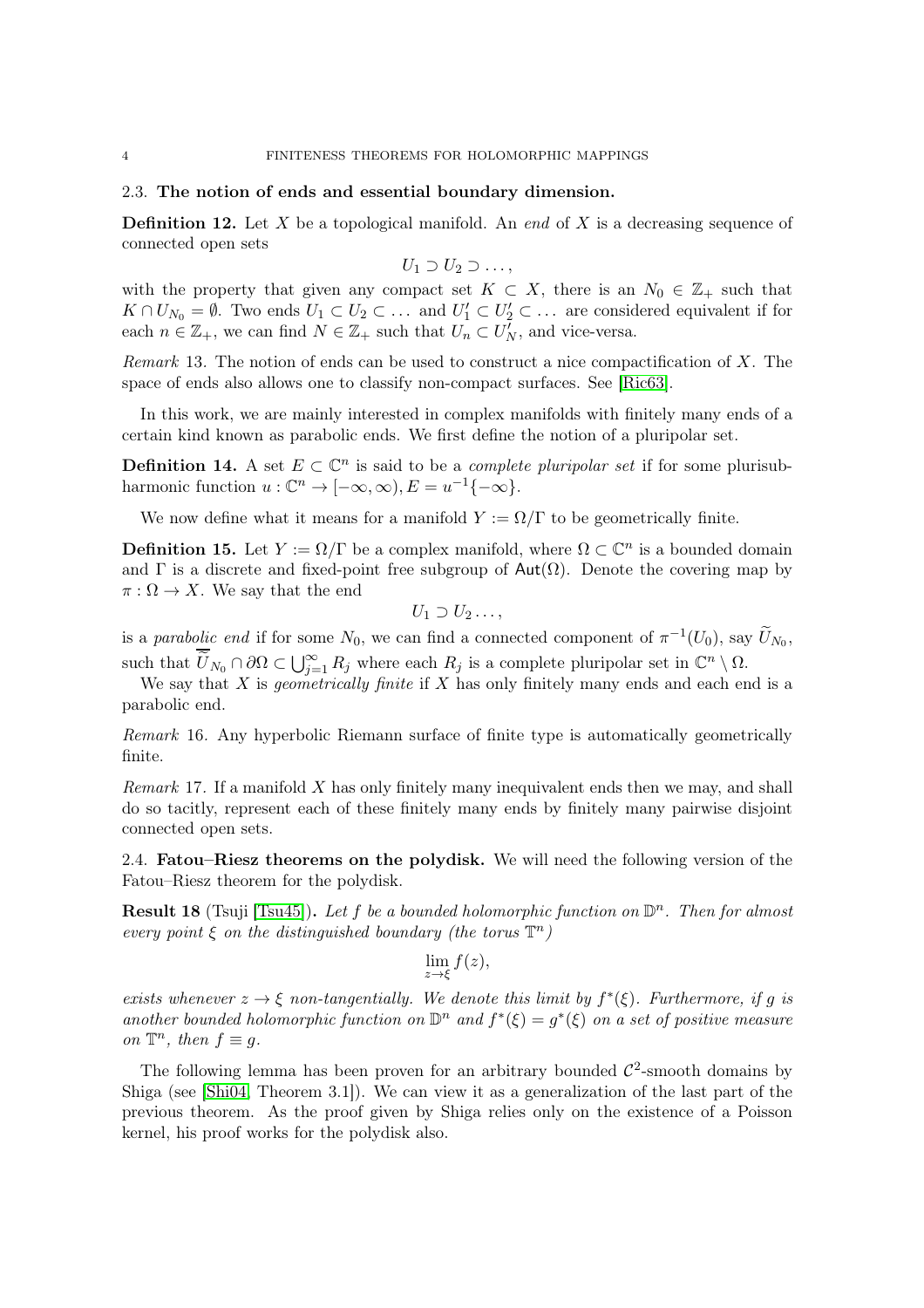<span id="page-4-4"></span>**Lemma 19.** Let  $\phi : \mathbb{D}^n \to \mathbb{C}^m$  be a non-constant bounded holomorphic mapping and let E be a complete pluripolar set in  $\mathbb{C}^m$ . If  $\phi^*(\xi) \in E$  for a set of positive measure on  $\mathbb{T}^n$ , then  $\phi(\mathbb{D}^n) \subset E.$ 

We will also need the following lemma which shows that under the hypothesis of Theorem [4,](#page-1-2) the non-tangential limits of the lift of a non-constant map lie on the boundary. The proof is essentially the same as the proof of [\[Shi04,](#page-8-2) Lemma 2.2].

**Lemma 20.** Let  $X = X_1 \times \cdots \times X_n$  be a product of hyperbolic Riemann surfaces of finite type and let  $Y := \Omega/\Gamma$  be a complex manifold, where  $\Omega \subset \mathbb{C}^n$  is a bounded domain and Γ is a discrete and fixed-point free subgroup of  $Aut(Ω)$ . Let  $f : X → Y$  be a non-constant holomorphic map and let  $F: \mathbb{D}^n \to \Omega$  be any lift. Then for almost every  $\xi \in \mathbb{T}^n, F^*(\xi) \in \partial \Omega$ .

We require one more definition.

**Definition 21.** Let  $D \subset \mathbb{C}^n$  be a bounded domain. We say that D has essential boundary dimension zero, if there exists a family  ${R_j}_{j=1}^{\infty}$  of complete pluripolar sets with  $R_j \cap \partial D \neq$  $\emptyset$   $\forall j$  such that  $\partial D \setminus \bigcup_{j=1}^{\infty} R_j$  contains no analtic space of positive dimension.

## 3. Proofs of our main results

<span id="page-4-0"></span>In this section, we shall give the proof of our main theorem (Theorem [4\)](#page-1-2). We first prove a rigidity theorem for holomorphic mappings (Theorem [22\)](#page-4-1). This rigidity theorem is an extension of a rigdity result used by Imayoshi to prove Result [1.](#page-0-0)

<span id="page-4-1"></span>**Theorem 22.** Let  $X := X_1 \times \cdots \times X_n$  be a product of hyperbolic Riemann surfaces of finite type and let  $Y = \Omega/\Gamma$  be an m-dimensional complex manifold where  $\Omega \subset \mathbb{C}^m$  is a bounded domain and  $\Gamma$  is fixed-point-free discrete subgroup of  $Aut(\Omega)$ . Let  $\phi, \psi : X \to Y$  be holomorphic mappings such that  $\phi_* = \psi_*$ . Then

- (1) If  $\phi$  (or  $\psi$ ) is dominant, then  $\phi = \psi$ .
- (2) If  $\phi$  (or  $\psi$ ) is non-constant and  $\Omega$  has essential boundary dimension zero, then  $\phi = \psi$ .

Remark 23. The above theorem is also true when  $X = \mathbb{B}^n/G$  (see Section [4\)](#page-6-0). Our proof works *mutatis mutandis*. See also [\[Shi04,](#page-8-2) Theorem 1.1].

*Proof.* Let  $G_i$  be the Fuchsian group of divergence type such that  $X_i = \mathbb{D}/G_i$ . Then  $X =$  $\mathbb{D}^n/G$  where  $G := \bigoplus_{i=1}^n G_i$ . Let  $\widetilde{\phi}, \widetilde{\psi} : \mathbb{D}^n \to \Omega$  be lifts of  $\phi$  and  $\psi$ , respectively. As  $\mathbb{D}^n$  is simply-connected, the group G and  $\pi_1(X)$  are isomorphic. Fix a point  $y \in Y$  and a point  $\tilde{y} \in \Omega$  that gets mapped to y under the quotient map. Then, given an element  $[\delta] \in \pi_1(Y, y)$ there is an element  $\gamma \in \Gamma$  that takes  $\tilde{y}$  to the end point of the lift of  $\delta$  starting at  $\tilde{y}$ . This element is independent of the choice of representative of  $[\delta]$ . It is easy to check that, in this way, we get a homomorphism from  $\pi_1(Y)$  to Γ. Thus, given any map from X to Y, by composing, we get a homomorphism from G to Γ. The hypothesis that  $\phi_* = \psi_*$  implies that both mappings  $\phi$  and  $\psi$  induce the same homomorphism from G to Γ. Let  $\chi$  be this induced homomorphism.

It follows that

<span id="page-4-3"></span><span id="page-4-2"></span>
$$
\phi \circ g = \chi(g) \circ \phi \tag{3.1}
$$

$$
\psi \circ g = \chi(g) \circ \psi,\tag{3.2}
$$

for each  $g \in G$ .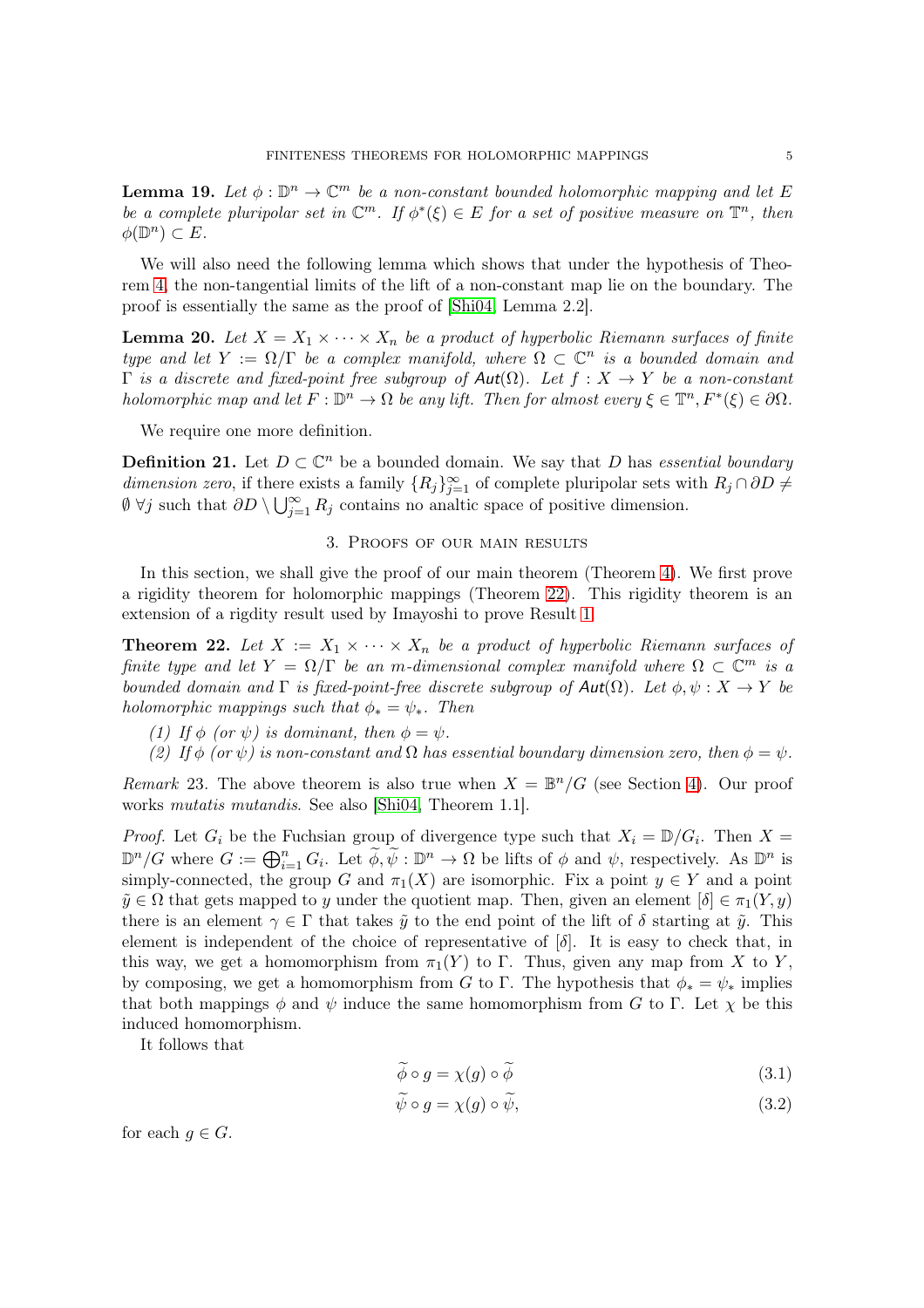As each  $G_i$  is of divergence type, by Result [10,](#page-2-1) for almost every  $\xi \in \mathbb{T}^n$ , we can find a sequence  $g_{i,k} \in G_i$  such that  $g_{i,k}(z) \to \xi_i$  non-tangentially on compact subsets of  $\mathbb{D}$ . Let  $g_k := (g_{1,k}, g_{2,k}, \ldots, g_{n,k}).$  Then  $g_k(z) \to \xi$  non-tangentially and uniformly on compact subsets of  $\mathbb{D}^n$ .

Now, as  $\Omega$  is a bounded domain, Fatou's theorem for the polydisk (Result [18\)](#page-3-1) implies that for almost every  $\xi \in \mathbb{T}^n$ , each component function of  $\widetilde{\phi}$  and  $\widetilde{\psi}$  converge as  $z \to \xi$  nontangentially. We define  $\tau(\xi)$  and  $\eta(\xi)$  to be the non-tangential limits of  $\widetilde{\phi}$  and  $\widetilde{\psi}$ , respectively, as  $z \to \xi$  (the functions  $\tau$  and  $\psi$  are defined almost-everywhere on  $\mathbb{T}^n$ ). This, in combination with arguments in the previous paragraph, shows that for almost every  $\xi \in \mathbb{T}^n$ , we can find a sequence  $g_k \in G$  such that

$$
\lim_{k \to \infty} \widetilde{\phi} \circ g_k(z) = \tau(\xi)
$$
  

$$
\lim_{k \to \infty} \widetilde{\psi} \circ g_k(z) = \eta(\xi),
$$

for each  $z \in \mathbb{D}^n$ . As each  $\chi(g_k) \in \mathsf{Aut}(\Omega)$ , and as  $\Omega$  is bounded, we may use Montel's theorem and assume without loss of generality that  $\chi(q_k)$  converges uniformly on compact subsets of  $\Omega$  to a holomorphic map  $A_{\xi}: \Omega \to \mathbb{C}^n$ . Using [\(3.1\)](#page-4-2) and [\(3.2\)](#page-4-3), we have  $A_{\xi} \circ \widetilde{\phi}(z) = \tau(\xi)$ and  $A_{\xi} \circ \widetilde{\psi}(z) = \eta(\xi)$ , whenever  $z \in \mathbb{D}^n$ .

Now assume that  $\phi$  is dominant. This implies that  $\widetilde{\phi}$  is dominant as well. Therefore, we can find a polydisk  $P_{\xi} \in \mathbb{D}^n$  such that  $\widetilde{\phi}(P_{\xi})$  has an interior point. This forces  $A_{\xi}$  to be a constant map by the identity principle. Hence  $\tau$  and  $\eta$  agree almost everywhere on the torus which means that  $\phi = \psi$  (by Fatou's theorem) and hence  $\phi = \psi$  as claimed.

Now assume that the essential boundary dimension of  $\Omega$  is 0 and that  $\phi$  is non-constant. This implies that  $\phi$  is non-constant as well. Each  $\chi(g_k)$  is an automorphism of the bounded domain  $\Omega$  that converges in the compact-open topology to the map  $A_{\xi} : \Omega \to \Omega$ . Consequently, by Cartan's theorem for biholomorphisms, either  $A_{\xi}$  is an automorphism or the image of  $A_{\xi}$  is fully contained in  $\partial\Omega$ . However, as  $\phi$  is non-constant,  $\phi(P_{\xi})$  cannot be a singleton set (by the identity principle), where  $P_{\xi} \in \mathbb{D}^n$  is any polydisk. Hence  $A_{\xi}$  is not injective as  $A_{\xi} \circ \phi(z)$  is constant and consequently  $A_{\xi}(\Omega) \subset \partial \Omega$ .

We have shown that for almost every  $\xi \in \mathbb{T}^n$ , we have  $A_{\xi}(\Omega) \subset \partial\Omega$ . We claim that for almost every  $\xi \in \mathbb{T}^n$ ,  $A_{\xi}$  is constant. Suppose not. Since the essential boundary dimension of  $\Omega$  is 0, we can find countably many complete pluripolar sets  $R_j$  of  $\mathbb{C}^n \setminus \Omega$  such that the image of any non-constant holomorphic function into  $\partial\Omega$  must lie fully in  $\bigcup_{j=1}^{\infty} R_j$ . Therefore, we can find a set  $E \subset \mathbb{T}^n$  of positive measure with the property that  $\tilde{A}_{\xi}(\Omega) \subset R_{j_0}$  for some  $j_0 \in \mathbb{Z}_+$  and  $\forall \xi \in E$ . This means that for a set of of positive measure, the non-tangential limits of  $\widetilde{\phi}$  lie in a complete pluripolar set and consequently  $\widetilde{\phi}(\mathbb{D}^n)$  must be entirely contained in the same pluripolar set by Lemma [19.](#page-4-4) This is not possible. Consequently,  $A_{\xi}$  is a constant for almost every  $\xi \in \mathbb{T}^n$ . This means that the non-tangential limits of  $\widetilde{\phi}$  and  $\widetilde{\psi}$  coincide almost everywhere on  $\mathbb{T}^n$  proving that  $\widetilde{\phi} = \widetilde{\psi}$  by Fatou's theorem. Hence  $\phi = \psi$ .

 $\Box$ 

The next lemma clarifies the role of geometrical finiteness of  $\Omega$ .

<span id="page-5-0"></span>**Lemma 24.** Let  $X := X_1 \times \cdots \times X_n$  be a product of hyperbolic Riemann surfaces of finite type and let  $Y = \Omega/\Gamma$  be an m-dimensional geometrically finite complex manifold where  $\Omega \subset \mathbb{C}^m$  is a bounded complete hyperbolic domain and  $\Gamma$  is fixed-point-free discrete subgroup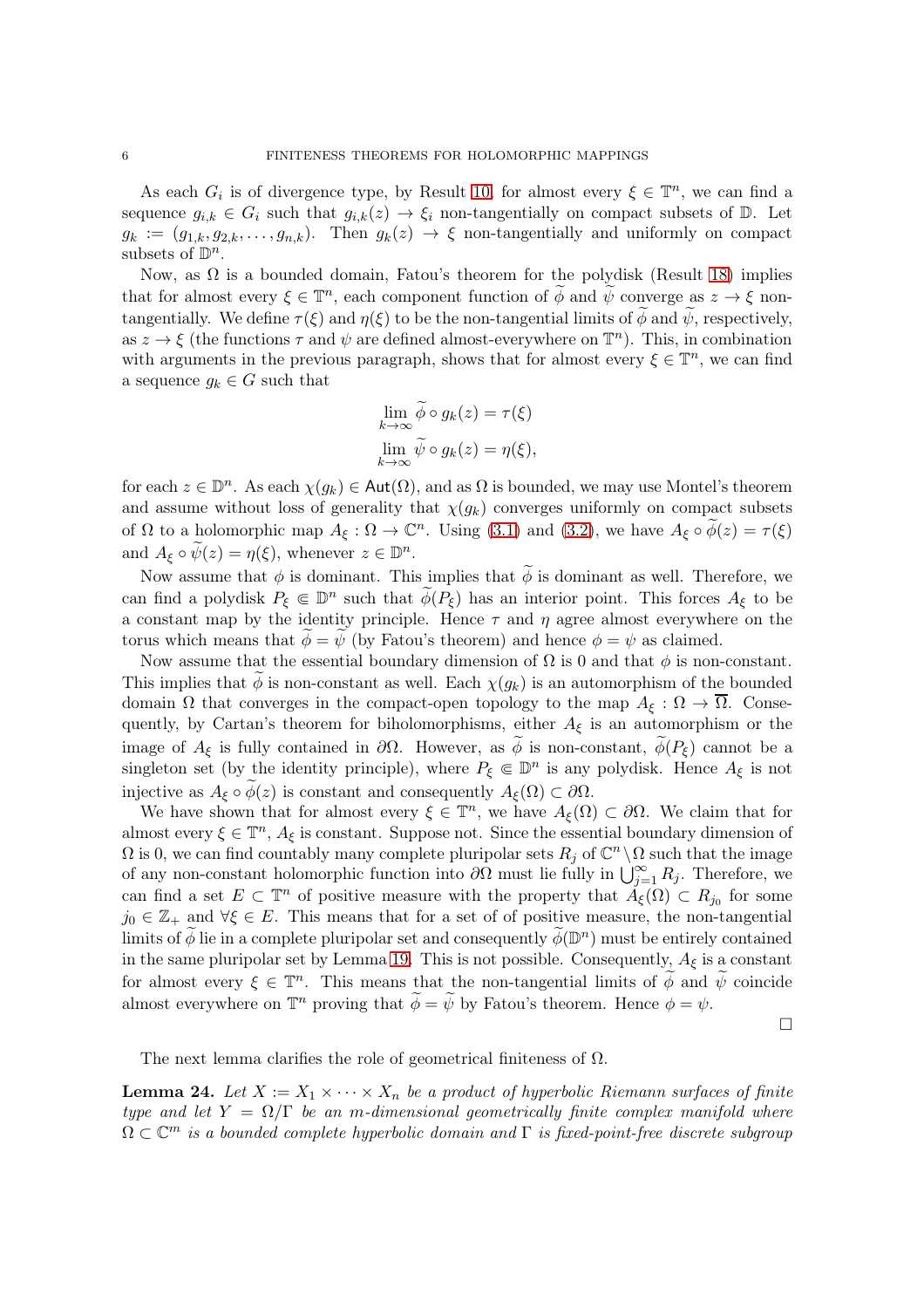of Aut( $\Omega$ ). Then any sequence  $\{f_n \in \mathcal{O}_*(X,Y)\}$  converges in the compact-open topology to a map in  $\mathcal{O}(X, Y)$ .

*Proof.* As in the proof of Theorem [22,](#page-4-1) we write X as  $\mathbb{D}^n/G$ .

By Result [8,](#page-2-2) complete hyperbolic manifolds are taut. Therefore any sequence  $\{f_{\nu} \in$  $\mathcal{O}_*(X, Y)$  must be either have a compactly convergent or compactly divergent subsequence.

Suppose there is a sequence  $\{f_\nu \in \mathcal{O}_*(X,Y)\}\$  that is compactly divergent. We view each  $X_i$  as being an open subset of a compact Riemann surface  $R_i$ . For each point  $x \in$  $R_i \setminus X_i$ , let  $D_x$  be a small disk in  $R_i$  with x as the centre, chosen in such a way that if  $x_1, x_2 \in R_i \setminus X_i$  are distinct points, then the closures of  $D_{x_1}$  and  $D_{x_2}$  are disjoint. Let  $K := \times_{i=1}^n R_i \setminus \bigcup_{x \in R_i \setminus X_i} D_x$ . As K is a deformation retract of X,  $\pi_1(K) = \pi_1(K)$ . Any curve  $\gamma \subset X$  can be homotoped to a curve that lies entirely in K. For large  $\nu$ , by compact divergence and the fact that K is connected, we may assume that  $f_{\nu}(K) \subset V$  where  $V \subset Y$ is one of the finitely many parabolic ends of  $Y$ . Let  $V'$  be a connected component of a pre-image of V under the covering map such that  $\overline{V'} \cap \partial\Omega \subset \bigcup_{i=1}^{\infty} R_i$  where each  $R_j$  is a complete pluripolar set in  $\mathbb{C}^m \setminus \Omega$ .

Fix  $\nu$  large and let  $f := f_{\nu}$  and let  $\xi : G \to \Gamma$  be the induced homomorphism. Denote by F the lift of f with the property that  $F(0) \in V'$ . Let  $p_0 \in M$  be the image of 0 under the covering map. We may assume that  $p_0 \in K$ . Let  $g \in G$  and let L be a loop based at  $p_0$  contained entirely in K that corresponds to g. Denote the lift of L based at 0 by L. Then  $F(L) \subset V'$ . As  $F(g(0)) = \chi(g)(F(0))$  and the endpoint of L is  $g(0)$ , it follows that  $\chi(g)(F(0)) \in V'$ . For almost every  $\xi \in \mathbb{T}^n$ , we can find a sequence  $g_{\nu} \in G$  such that  $g_{\nu}(0) \to \xi$  non-tangentially. We assume that  $F^*(\xi)$  exists and that  $F^*(\xi) \in \partial\Omega$ . But  $F(g_{\nu}(0)) = \chi(g_{\nu})(F(0)) \in V'$ . Hence  $F^*(\xi) \in \overline{V'} \cap \partial\Omega \subset \bigcup_{i=1}^{\infty} R_i$ . This force F to be a constant by Lemma [19.](#page-4-4)

**Proof of Theorem [4:](#page-1-2)** Let  $\{f_k\} \subseteq \mathcal{O}_{\text{dom}}(X, N)$  be a sequence of distinct dominant holomorphic mappings. As N is tautly embedded in Y, we may assume that the sequence  $\{f_k\}$ converges in the compact-open topology to a map  $f: X \to Y$ .

As in the proof of Lemma [24,](#page-5-0) we can find a connected and compact set  $K$  such that finitely many closed loops contained in K generate  $\pi_1(X)$ . Now, as  $\{f_k\}$  converges uniformly on K to f, it is easy to see that for suitably large k, the  $f_k(\gamma)$  and  $f(\gamma)$  are homotopic where  $\gamma$ is curve whose image lies entirely in K. Thus all the  $f_k$ 's induce the same homomorphism on  $\pi_1(X)$ . Consequently, by Theorem [22,](#page-4-1) for large k, all the  $f_k$ 's are equal, which is a contradiction.

We prove the last part. Suppose  $\{f_k\} \subseteq \mathcal{O}_*(X, Y)$  is a sequence of distinct holomorphic mappings. By Lemma [24,](#page-5-0) we may, by passing to a subsequence, if needed, assume that the  $f_k$ 's converge uniformly on compacts. The previous argument now delivers the proof.

<span id="page-6-0"></span>Part 2 of this theorem follows by similar arguments.

#### 4. Applications

We will now highlight a few applications of our results. The first application is rather trivial but nevertheless interesting.

**Corollary 25.** Let  $X := X_1 \times \cdots \times X_n$  be a product of hyperbolic Riemann surfaces of finite type and let  $Y = \Omega/\Gamma$  be an m-dimensional compact complex manifold where  $\Omega \subset \mathbb{C}^m$  is a bounded domain and  $\Gamma$  is fixed-point-free discrete subgroup of  $Aut(\Omega)$  Then  $\mathcal{O}_{dom}(X, N)$  is a finite set where  $N \subset Y$  is any complex submanifold (including Y itself).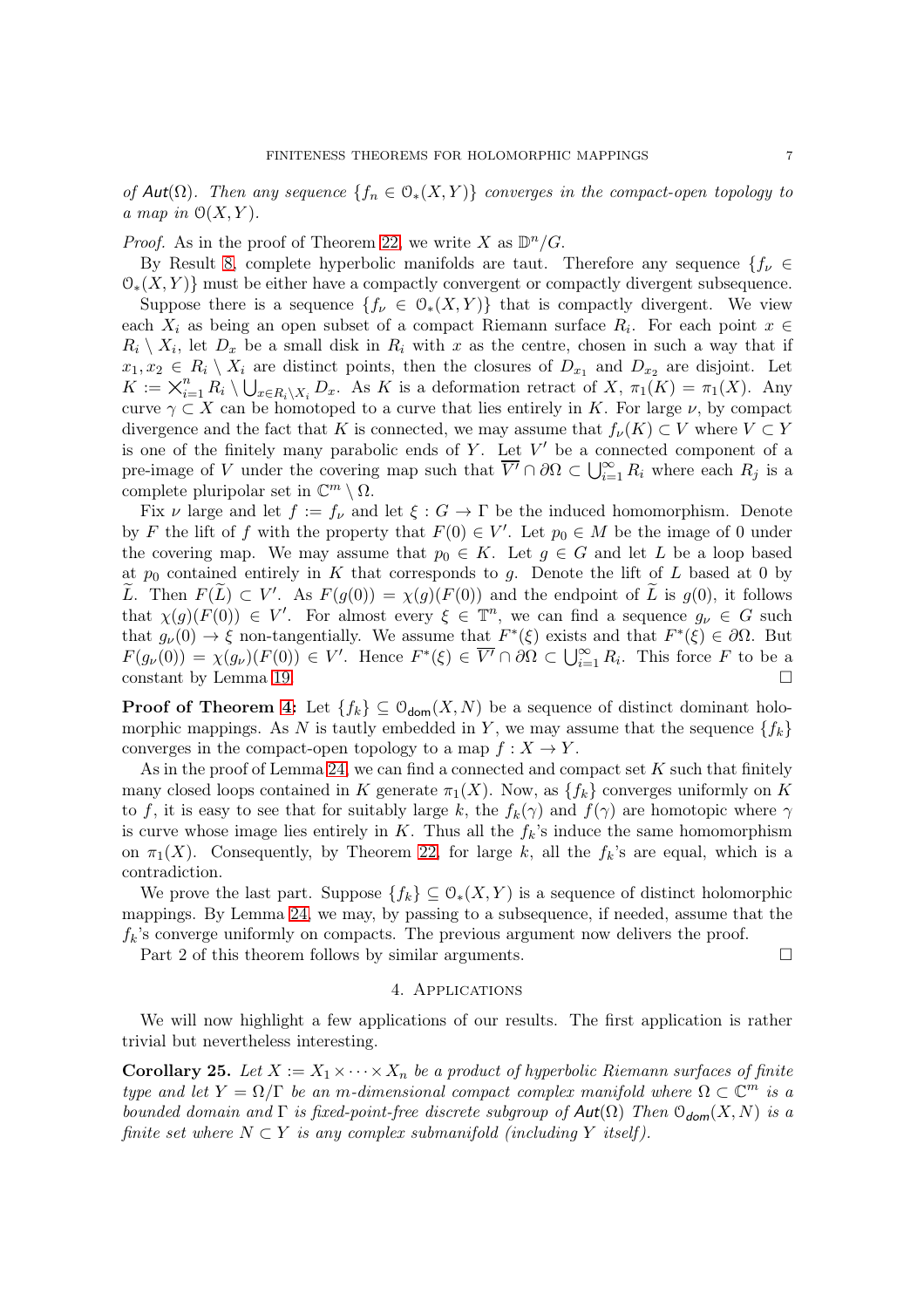Proof. As Y is compact hyperbolic, it is complete hyperbolic and therefore taut. Any sequence of holomorphic maps  $f_k : X \to Y$  cannot have a compactly divergent subsequence as Y is compact. Thus  $N$  is tautly embedded in Y and the corollary follows from Theorem [4.](#page-1-2)  $\Box$ 

Our next application is an extension of Theorem [1](#page-0-0) to maps between products of Riemann surfaces.

**Corollary 26.** Let  $X = X_1 \times \cdots \times X_n$  be a product of hyperbolic Riemann surfaces of finite type and let  $Y = Y_1 \times \cdots \times Y_m$  be a product of hyperbolic Riemann surfaces each of which can be embedded inside a compact Riemman surface. Then  $\mathcal{O}_{dom}(X, Y)$  is a finite set.

Remark 27. In [\[Jan14\]](#page-7-5), finite proper holomorphic mappings between products of certain hyperbolic Riemann surfaces was studied. The above result is a partial extension of the main result there.

*Proof.* We view each  $Y_i$  as an open subset of a compact Riemann surface  $S_i$ . Now,  $Y_i$ is obtained by excising a set  $E_i$  from  $S_i$ . Choose finite sets  $E'_i \subset E_i$  such that  $S_i \setminus E'_i$ is hyperbolic. Let  $N := S_1 \setminus E'_1 \times \cdots \times S_n \setminus E'_n$ . Then N is a product of hyperbolic Riemann surfaces of finite type. It suffices to show that  $\mathcal{O}_{\text{dom}}(X, N)$  is a finite set. But any hyperbolic Riemann surface of finite type is geometrically finite. It follows from Theorem [4](#page-1-2) that  $\mathcal{O}_{\text{dom}}(X, N)$  is a finite set.

We end with an observation about our results. We used three features of the representation of the manifold X as  $\mathbb{D}^n/G$  in our results:

- (1) We have a Fatou–Riesz theorem on  $\mathbb{D}^n$ .
- (2) For almost every element  $\xi \in \mathbb{T}^n$ , we have a sequence of elements  $g_k \in G$  such that  $g_k$  converges uniformly and non-tangentially on compacts to  $\xi$ . In other words, G is of divergence type.
- (3) G (or equivalently  $\pi_1(X)$ ) is finitely generated.

In view of the above observation, our proof of Theorem [4](#page-1-2) works mutatis mutandis when X is of the form  $\mathbb{B}^n/G$  where G is a finitely generated subgroup of  $\text{Aut}(\mathbb{B}^n)$  of divergence type. See [\[Shi04\]](#page-8-2) for a precise definition of divergence type. We can also replace X by D/G where D is any bounded domain and group  $G \subset \text{Aut}(D)$  that have the analogues of the three features mentioned above. For instance, in the statement of Theorem [4,](#page-1-2) we may replace each Riemann surface  $X_i$  by a quotient  $\mathbb{B}^n/G_i$  where each  $G_i \subset \text{Aut}(\mathbb{B}^n)$  is a finitely generated subgroup of divergence type.

#### **REFERENCES**

- <span id="page-7-0"></span>[dF13] M. de Franchis, Un teorema sulle involuzioni irrazionall., Rend. Circ. Mat. Palermo 36 (1913), no. 1, 368.
- <span id="page-7-1"></span>[Ima83] Yôichi Imayoshi, Generalizations of de Franchis theorem, Duke Math. J. 50 (1983), no. 2, 393–408.
- <span id="page-7-5"></span>[Jan14] Jaikrishnan Janardhanan, Proper holomorphic mappings between hyperbolic product manifolds, Internat. J. Math. 25 (2014), no. 4, 1450039, 10.
- <span id="page-7-4"></span>[Kie70] Peter Kiernan, On the relations between taut, tight and hyperbolic manifolds, Bull. Amer. Math. Soc. 76 (1970), 49–51.
- <span id="page-7-2"></span>[KO75] Shoshichi Kobayashi and Takushiro Ochiai, Meromorphic mappings onto compact complex spaces of general type, Invent. Math. 31 (1975), no. 1, 7–16.
- <span id="page-7-3"></span>[Kob67] Shoshichi Kobayashi, Invariant distances on complex manifolds and holomorphic mappings, J. Math. Soc. Japan 19 (1967), 460–480.